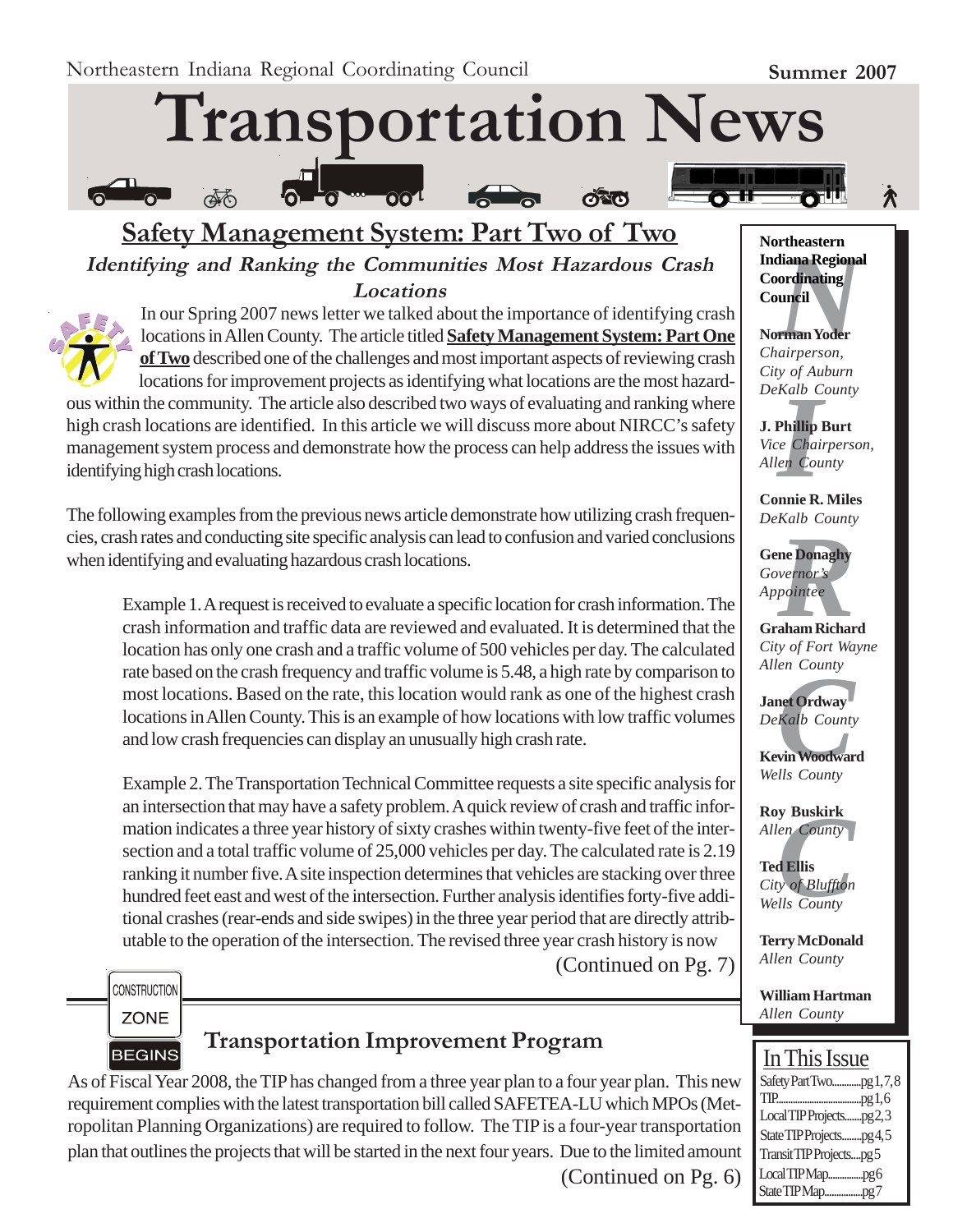# **Transportation News Summer 2007**

page 2

#### **Urban Transportation Advisory Board**

**Dave Ross** *Chairperson FW City Engineer*

#### **Mayor Terry McDonald** *Vice Chairperson, New Haven Representative*

**Bob Kennedy** *Board of Public Works*

**Dave Gionet** *Fort Wayne Public Transportation Corp. (Citilink)*

**Linda Bloom** *Allen County Commissioner*

**Pam Holocher** *Fort Wayne Representative*

**Ben Shaffer** *INDOT*

**Roy Buskirk** *Allen County Council*

**Definedly**<br>
Definedly<br>
Defined of Public<br>
are Gionet<br>
Internation<br>
University and Bloom<br>
University<br>
University<br>
University<br>
Presentative<br>
Presentative<br>
Presentative<br>
Presentative<br>
Dom Buskirk<br>
University<br>
University<br>
Uni **Susan Hoot** *Allen County Planning Commision Representative*

**Tom Smith** *Fort Wayne Planning Commission*

**Tory Richardson** *Fort Wayne/Allen County Airport Authority*

**William Hartman** *Allen County Highway Director*

**Dave Holtz Jerry Halperin** *INDOT (Non-voting member)*

**Janice Osadczuk Robert Dirks** *Federal Highway Administration (Non-voitng members)*

|               | <b>Transportation Improvement Program</b>                        |        |
|---------------|------------------------------------------------------------------|--------|
|               | <b>Local Highway Projects</b>                                    |        |
| <b>DETOUR</b> | FY 2008 - 2009                                                   | ONSTRU |
| AHEAD         | The following list contains follow lly (locally funded projects) |        |

The following list contains federally / locally funded projects:

### **For Project Locations see map on page 6**

| <b>2008 Projects</b>                               |              | <b>2008 Projects</b>                                |              |
|----------------------------------------------------|--------------|-----------------------------------------------------|--------------|
| <b>Local Projects</b>                              |              | <b>Phase Local Projects</b>                         | <b>Phase</b> |
| Aboite Center Rd: W. Jefferson Blvd to Coventry Ln | <b>RW</b>    | Marketing/Education for Ozone Awareness             | n/a          |
| Added Travel Lanes                                 |              | (Gas Can Exchange Program)                          |              |
| Auburn Rd @ Cook Rd & Clinton St                   | <b>PE/RW</b> | Maplecrest Rd: Parrott Rd to SR 930                 | CN           |
| Intersection Improvements                          |              | New Road Construction                               |              |
| Bass Rd: Hillegas Rdto Hadley Rd                   | <b>PE</b>    | Maysville/Stellhorn Rd: Koester D. to Maplecrest Rd | PE           |
| Road Reconstruction                                |              | Added Travel Lanes                                  |              |
| Bostick Rd: Bridge over St Mary's River            | <b>CN</b>    | Moeller Rd: Green St to Hartzell Rd                 | PE           |
| Bridge Replacement                                 |              | <b>Road Reconstruction</b>                          |              |
| Carroll Rd: Corbin Rd to .5 mi W/o Corbin Rd       | <b>PE</b>    | Monroeville Rd Bridge: Bridge over Hoffman-Lepper   | PE           |
| Road Reconstruction/Realignment                    |              | Bridge Replacement                                  |              |
| Clinton St @ Washington Cntr Rd                    | PE/CN        | New Haven Depot & Corridor Project                  | CN           |
| Intersection Improvements                          |              |                                                     |              |
| Covington Rd Trail: West Hamilton Rd to w/o I-69   | CN           | Railroad Corridor Acquisition                       | <b>CN</b>    |
| New Trail                                          |              |                                                     |              |
| Dartmouth Dr @ Washington Cntr Rd                  | <b>CN</b>    | Spring St Bridge over NS Railroad                   | <b>RW</b>    |
| Intersection Improvement                           |              | <b>Bridge Reconstruction</b>                        |              |
| Dawkins Rd Bridge: Bridge over Litzenburg Drain    | PE           | St.Joe Ctr Rd: St.Joe Rd to Reed Rd                 | <b>CN</b>    |
| Bridge Replacement                                 |              | Added Travel Lanes                                  |              |
| Getz Rd/W. Jefferson Blvd/Covington Rd             | CN           | St Joe Ctr Rd: Reed Rd to Maplecrest Rd             | PE           |
| Intersection Improvements                          |              | Road Reconstruction/Realignment                     |              |
| Flutter Rd: Schwartz Rd to Maplecrest Rd           | <b>RW</b>    | State Blvd: Spy Run Ave to Cass St                  | PE           |
| Road Reconstruction/Realignment                    |              | Added Travel Lanes                                  |              |
| Fort Wayne Urban Trails (Phase 1)                  | <b>CN</b>    | Towpath Trail: Rockhill Park to Ardmore/Taylor Int. | CN           |
|                                                    |              | New Trail                                           |              |
| IPFW Pedestrian Bridge over St Joseph River        | PE/CN        | Towpath Trail & Homestead Rd Trails                 | CN           |
| New Construction                                   |              | New Trails                                          |              |

| <b>2009 Projects</b>                                |             | <b>2009 Projects</b>                              |              |
|-----------------------------------------------------|-------------|---------------------------------------------------|--------------|
| <b>Local Projects</b>                               |             | <b>Phase Local Projects</b>                       | <b>Phase</b> |
| Aboite Center Rd: W. Jefferson Blvd to Coventry Ln  | CN          | Marketing/Education (Gas Can Exchange Program)    | n/a          |
| Added Travel Lanes                                  |             |                                                   |              |
| Auburn Rd @ Cook Rd & Clinton St                    | CN          | Maysville Rd @ Stellhorn Rd                       | <b>RW</b>    |
| Intersection Improvement                            |             | Intersection Improvement                          |              |
| Carroll Rd: Corbin Rd to .5 mi W/o Corbin Rd        | <b>RW</b>   | Moeller Rd: Green St to Hartzell Rd               | <b>RW</b>    |
| Road Reconstruction/Realignment                     |             | Road Reconstruction                               |              |
| Coverdale Rd: Indianapolis Rd to Airport Expressway | <b>CN</b>   | Monroeville Rd Bridge: Bridge over Hoffman-Lepper | <b>CN</b>    |
| Road Reconstruction/Realignment                     |             | <b>Bridge Replacement</b>                         |              |
| Dawkins Rd Bridge: Bridge over Litzenburg Drain     | <b>CN</b>   | New Haven Pedestrian Walkways 3 & 5               | PE/CN        |
| Bridge Replacement                                  |             | New Construction                                  |              |
| Gump Rd: SR 3 to Coldwater Rd                       | <b>RW</b>   | State Blvd: Spy Run Ave to Clinton St             | <b>RW</b>    |
| Road Reconstruction                                 |             | Added Travel Lanes                                |              |
| Johnny Appleseed Park to Shoaff Park Trail (Phase1) | CN          | Wayne Trace: Pontiac St to Oxford St              | CΝ           |
| New Trail                                           |             | Road Reconstruction/Realignment                   |              |
| Maplecrest Rd: Lake Ave to State Blvd               | <b>PE</b>   |                                                   |              |
| Road Reconstruction                                 |             |                                                   |              |
|                                                     | $\sim$ $ -$ |                                                   |              |

#### **Abbreviations**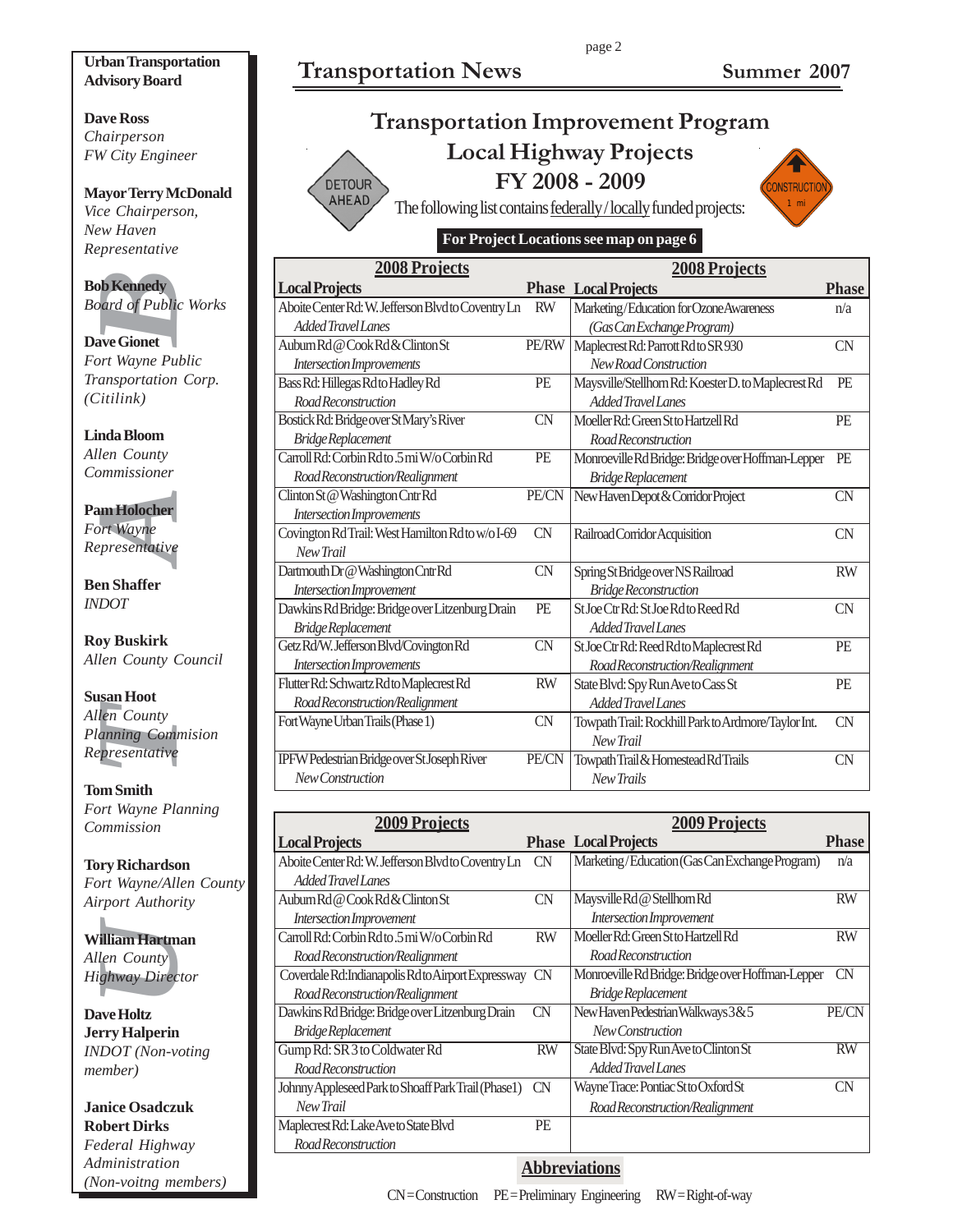**KEEP RIGHT** 

### **Transportation Improvement Program Local Highway Projects** SLOWER<br>TRAFFIC

page 3

**FY 2010 - 2011**



The following list contains federally / locally funded projects:

### **For Project Locations see map on page 6**

| <b>2010 Projects</b>                      |              | <b>2010 Projects</b>                            |              |
|-------------------------------------------|--------------|-------------------------------------------------|--------------|
| <b>Local Projects</b>                     | <b>Phase</b> | <b>Local Projects</b>                           | <b>Phase</b> |
| Bass Rd: Hillegas Rd to Hadley Rd         | <b>RW</b>    | Spring St Bridge over NS Railroad @ Leesburg Rd | CN           |
| Road Reconstruction                       |              | <b>Bridge Reconstruction</b>                    |              |
| Flutter Rd: Maplecrest Rd to Schwartz Rd  | CN           | St Joe Center Rd: Reed Rd to Maplecrest Rd      | <b>RW</b>    |
| Road Reconstruction/Realignment           |              | Road Reconstruction                             |              |
| Landin Rd: North River Rd to Maysville Rd | PE           |                                                 |              |
| Road Reconstruction/Realignment           |              |                                                 |              |

| 2011 Projects                                |              | <b>2011 Projects</b>                |              |
|----------------------------------------------|--------------|-------------------------------------|--------------|
| <b>Local Projects</b>                        | <b>Phase</b> | <b>Local Projects</b>               | <b>Phase</b> |
| Carroll Rd: Corbin Rd to .5 mi W/o Corbin Rd | CN           | Maysville Rd @ Stellhorn Rd         | CN           |
| Road Reconstruction/Realignment              |              | Intersection Improvement            |              |
| Gump Rd: SR 3 to Coldwater Rd                | CΝ           | Moeller Rd: Green St to Hartzell Rd | <b>CN</b>    |
| Road Reconstruction                          |              | Road Reconstruction                 |              |
| Maplecrest Rd: Lake Ave to State Blvd        | <b>RW</b>    |                                     |              |
| Road Reconstruction                          |              |                                     |              |

# **Transportation Improvement Program Local Highway Projects FY 2008 - 2011**



The following list contains locally funded projects:

### **For Project Locations see map on page 6**

| 2008-2011 Projects                           |              | 2008-2011 Projects                                  |              |
|----------------------------------------------|--------------|-----------------------------------------------------|--------------|
| <b>Local Road Projects</b>                   | <b>Phase</b> | <b>Local Road Projects</b>                          | <b>Phase</b> |
| Anthony Blvd from Fairfax Aveto Capital Ave  | <b>CN</b>    | Butler Rd @ Hillegas Rd                             | CN           |
| Road Rehabilitation                          |              | Intersection Improvements                           |              |
| ArdmoreAve @TaylorSt                         | <b>CN</b>    | Cook Rd @ Huguenard Rd                              | <b>CN</b>    |
| Intersection Improvements                    |              | Intersection Improvements                           |              |
| Ardmore Ave from Jefferson Blvd to Taylor St | CN           | Illinois Rd from I-69 to Getz Rd                    | CN           |
| <b>Road Reconstruction</b>                   |              | Road Reconstruction/Widening                        |              |
| Barnett Rd from SR 37 to Notestine Rd        | <b>CN</b>    | Jefferson Blyd from Illinois Rd to Railroad Viaduct | <b>CN</b>    |
| <b>Road Reconstruction</b>                   |              | Road Reconstruction/Widening                        |              |
| Bass Rd @ Hadley Rd                          | <b>CN</b>    | Stellhorn Rd @ Wheelock Rd                          | CN           |
| Intersection Improvements                    |              | Intersection Improvements                           |              |
| Bass Rd @ Kroemer Rd                         | <b>CN</b>    | Union Chapel Rd @ Leo Rd/SR 1                       | CN           |
| Intersection Improvements                    |              | Intersection Improvements                           |              |
| Bass Rd @ Scott Rd                           | <b>CN</b>    |                                                     |              |
| Intersection Improvements                    |              |                                                     |              |

### **Abbreviations**

CN = Construction PE = Preliminary Engineering RW = Right-of-way

*For the most up-to-date amendments go to our website www.nircc.com where you can view or download the latest TIP document.*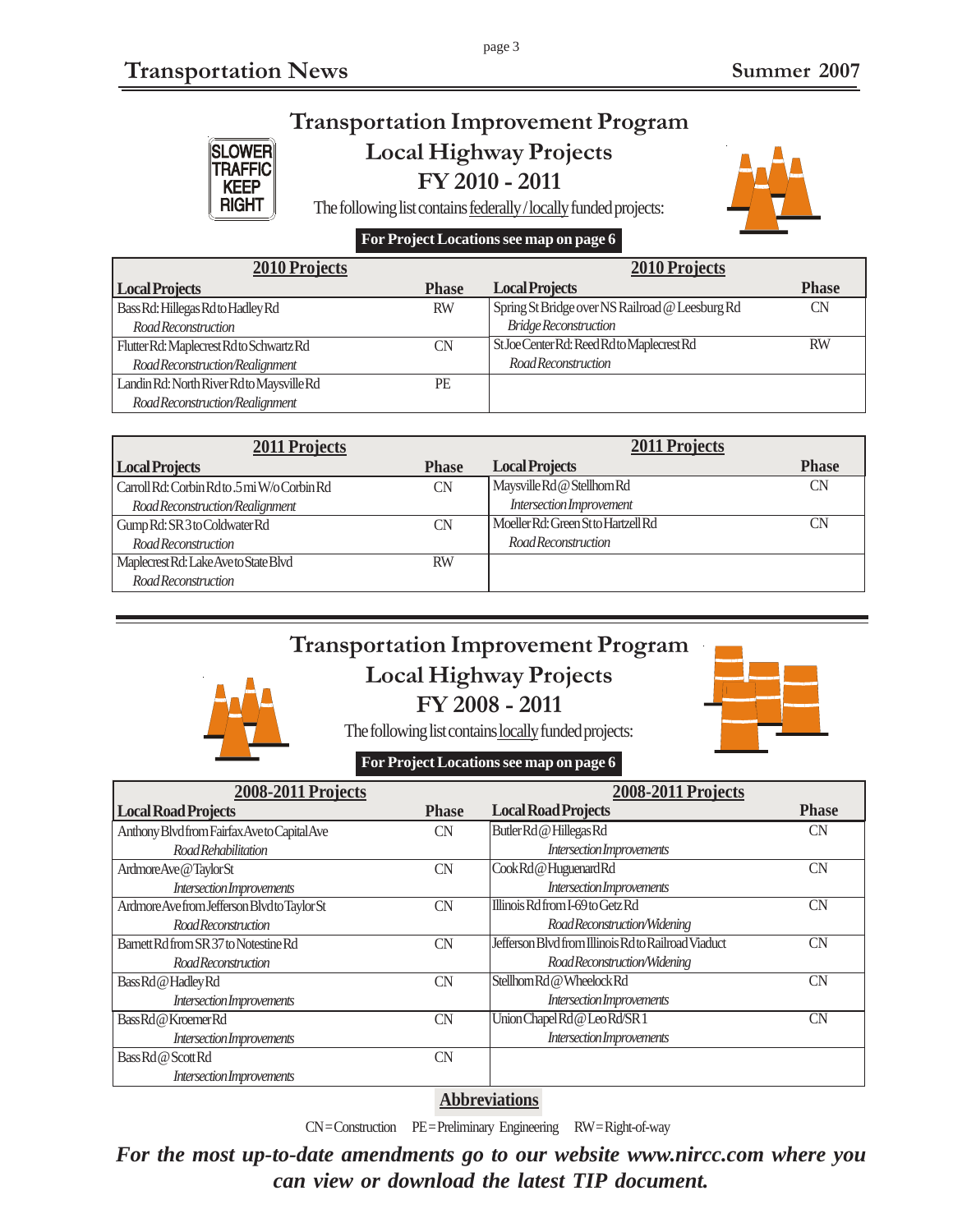

# **Transportation Improvement Program INDOT Highway Projects**

page 4

**FY 2008 - 2010**





### **For Project Locations see map on page 7**

| <b>2008 Projects</b>                          |              | <b>2008 Projects</b>                                         |              |
|-----------------------------------------------|--------------|--------------------------------------------------------------|--------------|
| <b>State Projects</b>                         | <b>Phase</b> | <b>State Projects</b>                                        | <b>Phase</b> |
| Pedestrian Bridge over St Joseph River (IPFW) | <b>CN</b>    | US 24: from .5 mi W/o SR 101 to Indiana/Ohio State Line      | <b>RW/CN</b> |
| New Bridge Construction                       |              | New Road Construction                                        |              |
| Pedestrian Bridge over Crescent Ave (IPFW)    | PE           | US24: from .5 mi W/o Webster Rd to .5 mi W/o SR 101          | <b>RW</b>    |
| <b>Bridge Inspection</b>                      |              | New Road Construction                                        |              |
| District Wide Bridges - Various Locations     | <b>CN</b>    | US 24: from .5 mi E/o Ryan/Bruick Rd to .5 mi W/o Webster Rd | <b>RW</b>    |
| Bridge Maintenance & Repair                   |              | New Road Construction                                        |              |
| SR1: @ Amstutz Rd                             | <b>RW</b>    | US 27: bridge over St Mary's River                           | PE           |
| Intersection Improvements                     |              | <b>Bridge Replacement</b>                                    |              |
| SR 1: from I-69 to 0.21 mi E/o Tonkel Rd      | CN           | US33: over Nbranch of Benward Ditch, 3.28 mi N/o US30        | <b>RW</b>    |
| Added Travel Lanes (includes signals & signs) |              | Small Structure Replacement                                  |              |
| SR 3: from Ludwig Rd to Dupont Rd             | <b>RW</b>    | SR 37: @ Antwerp Rd/Water St                                 | <b>CN</b>    |
| Added Travel Lanes (includes signals & signs) |              | Intersection Improvement                                     |              |
| SR 14: Scott Rd to West Hamilton Rd           | PE           | I-469: US 30to N/o Bridge over Wheelock Rd                   | CN           |
| Added Travel Lanes                            |              | RoadResurfacing                                              |              |
| SR 14: Scott Rdto I-69                        | CN           | SR 930: 2.67 mi W/oI-469 to Minnich Rd                       | PE           |
| Added Travel Lanes (includes signals & signs) |              | Added Travel Lanes                                           |              |

| <b>2009 Projects</b>                                    |              | <b>2009 Projects</b>                                   |              |
|---------------------------------------------------------|--------------|--------------------------------------------------------|--------------|
| <b>State Projects</b>                                   | <b>Phase</b> | <b>State Projects</b>                                  | <b>Phase</b> |
| SR 1: @ Amstutz Rd                                      | CN           | US33: over S branch of Benward Ditch, 2.85 mi N/o US30 | <b>CN</b>    |
| Intersection Improvements                               |              | Small Structure Replacement                            |              |
| SR 3: from Ludwig Rd to Dupont Rd                       | CN           | US33: over N branch of Benward Ditch, 3.28 mi N/o US30 | <b>CN</b>    |
| Added Travel Lanes (includes signals & signs)           |              | Small Structure Replacement                            |              |
| SR 14: @ Allen/Whitley County Line Rd                   | <b>RW</b>    | I-69: Hursh Rdbridge over I-69                         | <b>CN</b>    |
| Intersection Improvements                               |              | <b>Bridge Rehabilitation</b>                           |              |
| US 24: from .5 mi W/o Webster Rd to .5 mi W/o SR 101    | CN           | I-69: .83miN/oSR 1 to 9.51 miN/oSR 1                   | <b>CN</b>    |
| New Road Construction                                   |              | Pavement Resurfacing                                   |              |
| US 24: from .5 mi E/o I-469 to .5 mi E/o Ryan/Bruick Rd | <b>RW</b>    | I-469: from 0.7 mi W/o SR 1 to 0.5 mi E/o US 27        | PE           |
| New Road Construction                                   |              | PavementReplacement                                    |              |
| US 27: bridge over St Mary's River                      | CN           | I-469: from I-69 to 0.4 mi W/o SR 1                    | CN           |
| Bridge Replacement                                      |              | Pavement Resurfacing                                   |              |
| US 27: Realign SB US 27 from Spy Run Creek to E4th St   | <b>RW</b>    |                                                        |              |
| <b>Road Reconstruction</b>                              |              |                                                        |              |

| <b>2010 Projects</b>                                         |              | <b>2010 Projects</b>                                         |              |
|--------------------------------------------------------------|--------------|--------------------------------------------------------------|--------------|
| <b>State Projects</b>                                        | <b>Phase</b> | <b>State Projects</b>                                        | <b>Phase</b> |
| Pedestrian Bridge over Crescent Ave (IPFW)                   | <b>PE</b>    | US 27: Realign SB US 27 from Spy Run Creek to E4th St        | <b>CN</b>    |
| <b>Bridge Inspection</b>                                     |              | <b>Road Reconstruction</b>                                   |              |
| SR 14: @ Allen/Whitley County Line Rd                        | CN           | I-469: from $0.5$ mi $E/0$ US 27 to $0.32$ mi S/o Tillman Rd | <b>PE</b>    |
| Intersection Improvements                                    |              | Pavement Replacement                                         |              |
| SR 14: Scott Rd to West Hamilton Rd                          | <b>RW</b>    | SR 930: @ Washington Blvd and Coliseum Blvd                  | CΝ           |
| Added Travel Lanes                                           |              | Interchange Modification                                     |              |
| US 24: from .5 mi E/o Ryan/Bruick Rd to .5 mi W/o Webster Rd | <b>CN</b>    |                                                              |              |
| New Road Construction                                        |              |                                                              |              |

### **Abbreviations**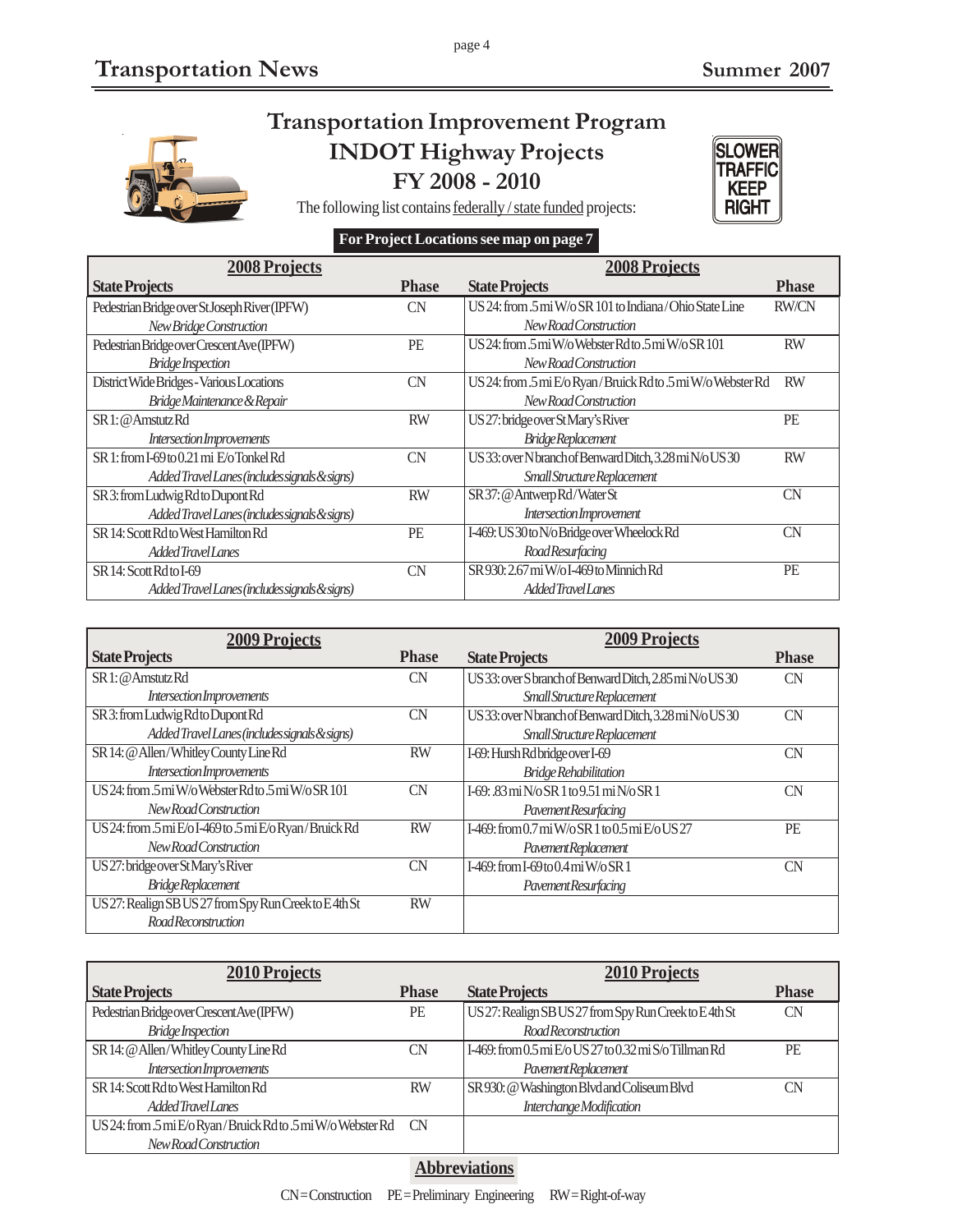# **Transportation Improvement Program INDOT Highway Projects FY 2011**



The following list contains federally / state funded projects:

### **For Project Locations see map on page 7**

| <b>2011 Projects</b>                                                   |              | <b>2011 Projects</b>                                                 |              |
|------------------------------------------------------------------------|--------------|----------------------------------------------------------------------|--------------|
| <b>State Projects</b>                                                  | <b>Phase</b> | <b>State Projects</b>                                                | <b>Phase</b> |
| US 24: from .5 mi E/o I-469 to .5 mi E/o Ryan/Bruick Rd                | <b>CN</b>    | US 30: bridge over Spy Run Creek 6.7 mi E/o Whitley/Allen Co Line CN |              |
| New Road Construction                                                  |              | Small Structure Replacement                                          |              |
| US 30: bridge over Solon Ditch 0.27 mi E/o Whitley/Allen Co Line       | <b>CN</b>    | I-69: Meyer Ditch @ Allen/Dekalb County Line                         | CΝ           |
| Small Structure Replacement                                            |              | Small Structure Replacement                                          |              |
| US 30: Solon Rd Branch 2.3 mi E/o Whitley/Allen Co Line                | CN           | I-69: bridge over Dennis Ditch 1.7 mi N/o Lafayette Ctr Rd           | <b>CN</b>    |
| Small Structure Replacement                                            |              | Small Structure Replacement                                          |              |
| US 30: bridgeover Seeger Ditch 4.9 mi E/o Whitley/Allen Co Line        | <b>CN</b>    | SR 101: bridge over Maumee River                                     | CΝ           |
| Small Structure Replacement                                            |              | <b>Bridge Rehabilitation</b>                                         |              |
| US 30: bridge#3 over Seeger Ditch 5.25 mi E/o Whitley/Allen Co Line CN |              | I-469: from 0.7 mi W/o SR 1 to 0.5 mi E/o US 27                      | CΝ           |
| Small Structure Replacement                                            |              | Pavement Replacement                                                 |              |

# **Transportation Improvement Program Transit and Human Service Agencies FY 2008 - 2011**



### **2008 Funding Cycle**

**Human Service Agency**

**Allen County Council on Aging:** Modified Passenger Van (replacement) **Byron Health Center:** Modified Passenger Van w/lift (replacement) **Community Transportation Network:** Modified Passenger Van w/lift (replacement)

| Fort Wayne Public Transportation Corporation / Citilink 2008 - 2011 |                                     |  |
|---------------------------------------------------------------------|-------------------------------------|--|
| AVL/Communication Hardware/Subscription Cost                        | Capitalization of Maintenance Costs |  |
| Other Maintenance Equipment                                         | Complementary Paratransit Costs     |  |

| Fort Wayne Public Transportation Corporation / Citilink 2008 |                                                           |  |
|--------------------------------------------------------------|-----------------------------------------------------------|--|
| Five Replacement Minibuses (body on chassis)                 | <b>CMAO-TransitAwareness</b>                              |  |
| One Replacement Service Truck                                | CMAQ-Fare Free Ozone Alert Days                           |  |
| Computer/Office Equipment                                    | CMAQ - Additional Peak Hour Service (1/2 Hr Peak Service) |  |
| Northside Satellite Terminal                                 | CMAQ - Biodiesel Alternative Fuel Cost Differential       |  |

| <b>Fort Wayne Public Transportation Corporation / Citilink 2009</b> |                                                           |  |
|---------------------------------------------------------------------|-----------------------------------------------------------|--|
| Six Heavy Duty Replacement Buses 35'                                | Hybrid Option for Replacement Six Buses (funds requested) |  |
| Four Replacement Minibuses (Body on Chassis)                        |                                                           |  |

| Fort Wayne Public Transportation Corporation / Citilink 2010 |                                                           |  |
|--------------------------------------------------------------|-----------------------------------------------------------|--|
| <b>Six Heavy Duty Replacement Buses</b>                      | Computer/Office Equipment                                 |  |
| One Replacement Supervisor Vehicle                           | Hybrid Option for Six Replacement Buses (funds requested) |  |
| One Replacement Maintenance Truck                            |                                                           |  |

| <b>Fort Wayne Public Transportation Corporation / Citilink 2011</b> |  |                                                            |
|---------------------------------------------------------------------|--|------------------------------------------------------------|
| Four Heavy Duty Replacement Buses                                   |  | Hybrid Option for Four Replacement Buses (funds requested) |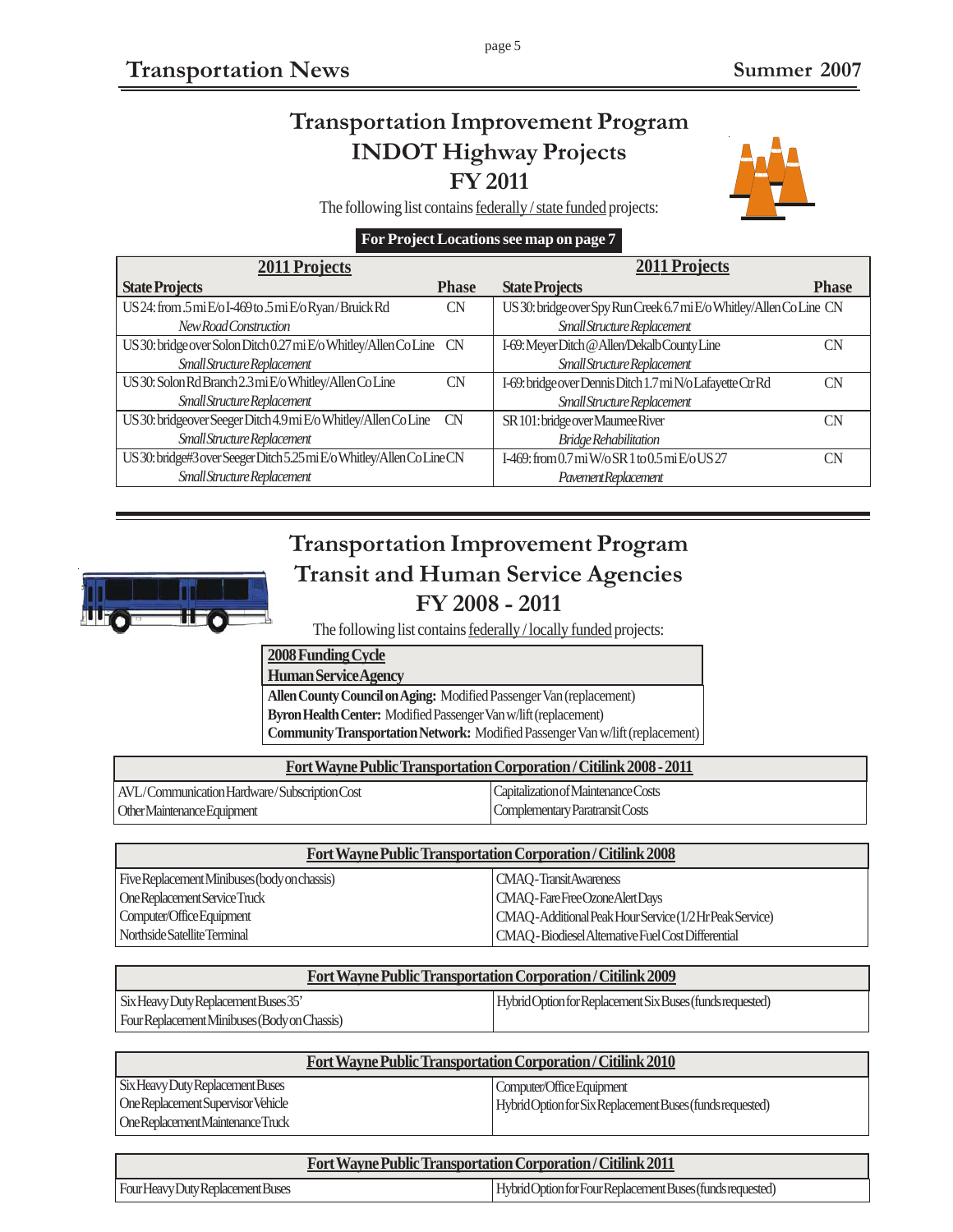**Transportation News Summer 2007** 



### **Transportation Improvement Program continued...**

of local, state and federal funding available each year for transportation improvements, it is important to prioritize the projects and in some cases, space out the phases of a project over several years. The phases a project goes through include preliminary engineering, right-of-way engineering and acquisition, and construction. What year the phase of a project is undertaken is determined based on the availability of funding and the price of the phase of the project. The priority of projects is assessed each year when UTAB updates the TIP after an evaluation of each project's progress and the available funds.

Projects for the TIP are taken from the current long range transportation plan. Recently, NIRCC completed an amended version of the 2030 Long-Range Transportation Plan. The amended 2030 Transportation Plan is a comprehensive transportation plan that addresses the future needs of the transportation system. It includes highway, transit, pedestrian, and bicycle improvement projects and policies. The projects and policies help NIRCC, the Urban Transportation Advisory Board (UTAB) and all the various jurisdictions address the future needs of the transportation system.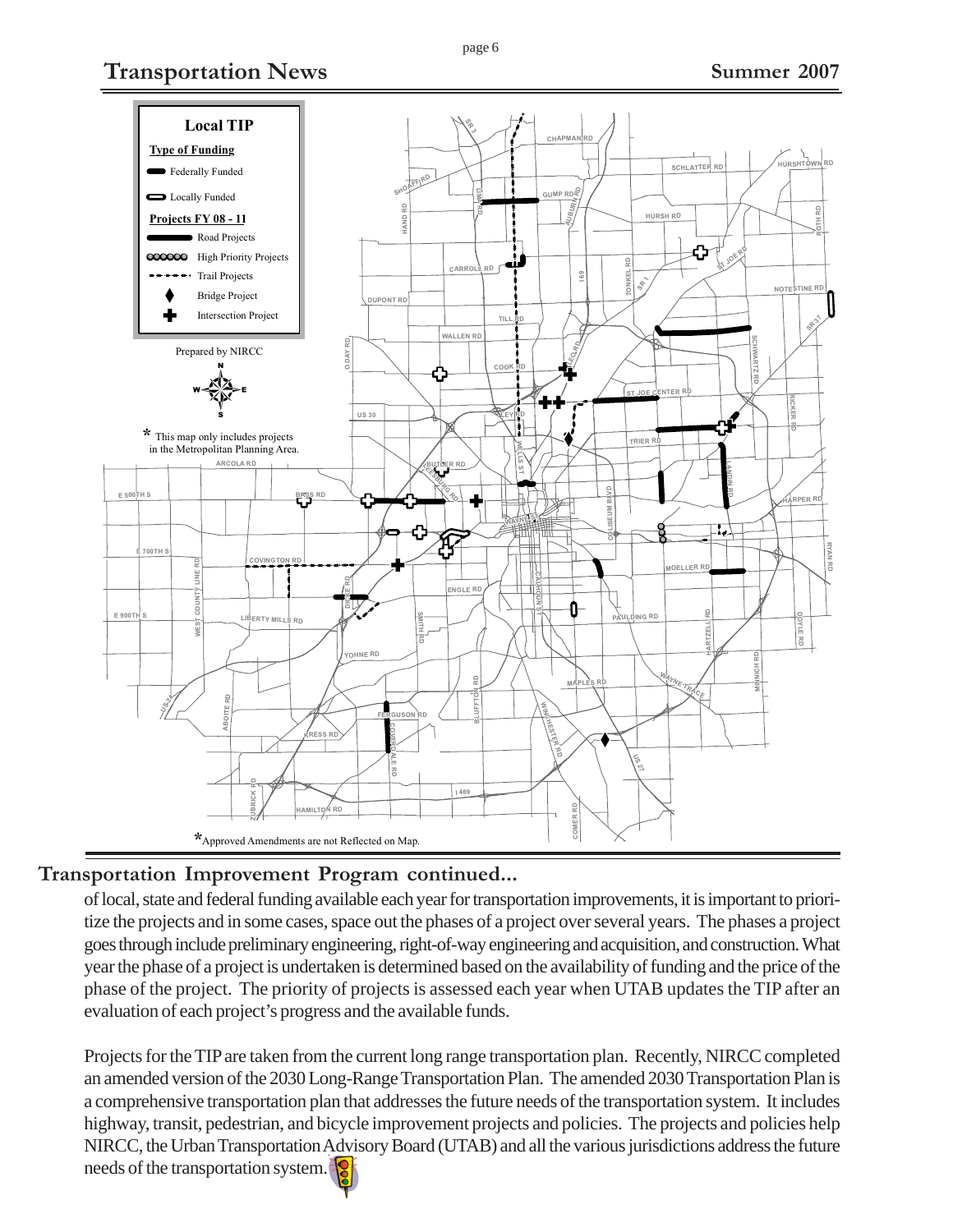# **Transportation News** Summer 2007



### **Safety Management System continued...**

105, with an annual average of 35 crashes and crash rate of 3.84. The location moves up to number one based on crash rate.

As these examples show, crash frequencies and crash rates at a location must be reviewed and evaluated to establish credible numbers. A site specific analysis can increase, and sometimes decrease the final number of crashes at a particular location. The purpose of a site specific analysis is to determine a pattern in crashes, roadway safety deficiencies, potential solutions, estimated improvement cost/benefit ratio determine a final priority and ensure the location meets the basic federal and state requirements of a high crash location.

NIRCC has developed a process that incorporates both frequency and crash rates to identify and rank hazardous locations in a fair and responsive manner. The list of crash locations by frequency is reviewed, and for locations meeting or exceeding seven crashes in a single year, a crash rate is calculated. Locations below this threshold are not automatically analyzed unless a special issue or concern is identified by NIRCC or another (Continued on Pg. 8)